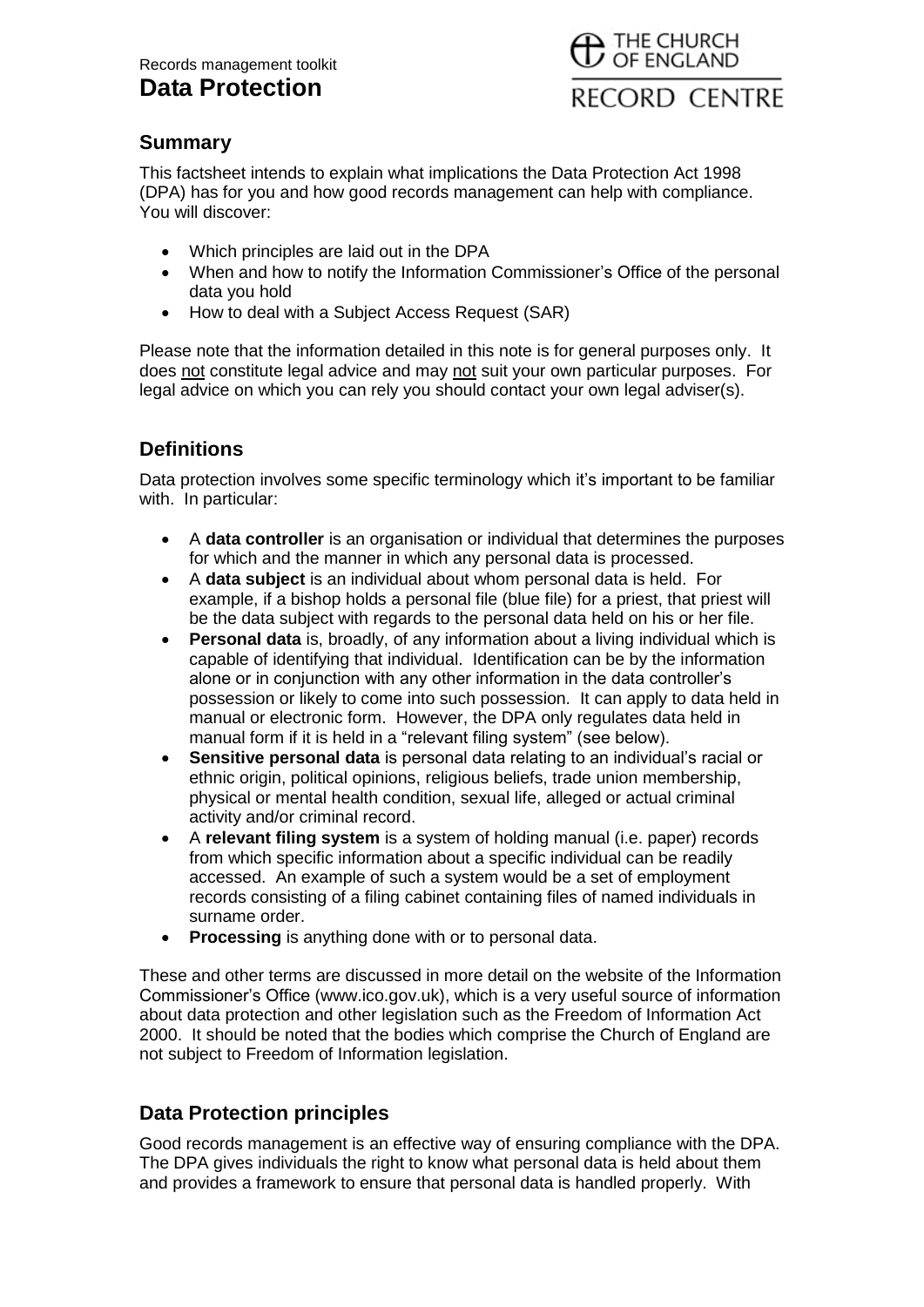

effect from April 2010, the Information Commissioner's Office (ICO) has been able to issue fines to those who knowingly or recklessly breach the DPA. Compliance is therefore an issue to be taken seriously.

#### **Overview of the eight principles**

Schedule 1 of the DPA outlines eight data protection principles, which are paraphrased below. In summary, all personal data must be:

- 1. Fairly and lawfully processed in accordance with Schedules 2 and 3 of the DPA (see below).
- 2. Processed for limited purposes notified to the ICO and to the data subject (you cannot use data for another purpose without letting the data subject know).
- 3. Adequate, relevant and not more than is necessary to complete the task for which it was collected. However, keeping records for historical and research purposes is a legitimate reason for holding data.
- 4. Accurate and up-to-date (data subjects can request corrections).
- 5. Not kept for longer than is necessary to complete the task for which it was collected.
- 6. Processed in line with the data subject's rights (particularly the right of subject access, as described later on in this factsheet).
- 7. Kept secure, with appropriate technical and organisational measures to protect against unauthorised or illegal processing, or accidental loss.
- 8. Not transferred to a country or territory outside the European Economic Area, without an adequate level of protection for the rights of data subjects.

#### **Conditions for fulfilling the first principle – processing data fairly and lawfully**

Schedule 2 of the DPA sets out a number of conditions that can fulfil the first data protection principle (that data is fairly and lawfully processed). Only one of these conditions needs to be met for any processing operation to proceed lawfully. One condition is obtaining consent from data subjects for the processing of their data – this is perhaps the most clear-cut way of ensuring that processing is fair and lawful. However, alternative conditions include:

- processing to ensure legal compliance
- processing to fulfil a contract with the data subject
- processing in pursuit of the legitimate interests of the data controller

Further advice should be sought if you are unsure about whether the processing you intend will comply with the Schedule 2 conditions.

Schedule 3 sets out additional conditions for processing sensitive personal data (defined as described in the "definitions" section above). In addition to satisfying one of the conditions under Schedule 2, the data controller must also satisfy one of the conditions under Schedule 3. The Schedule 3 conditions are narrower than the Schedule 2 conditions but include:

• Data subjects giving their explicit consent.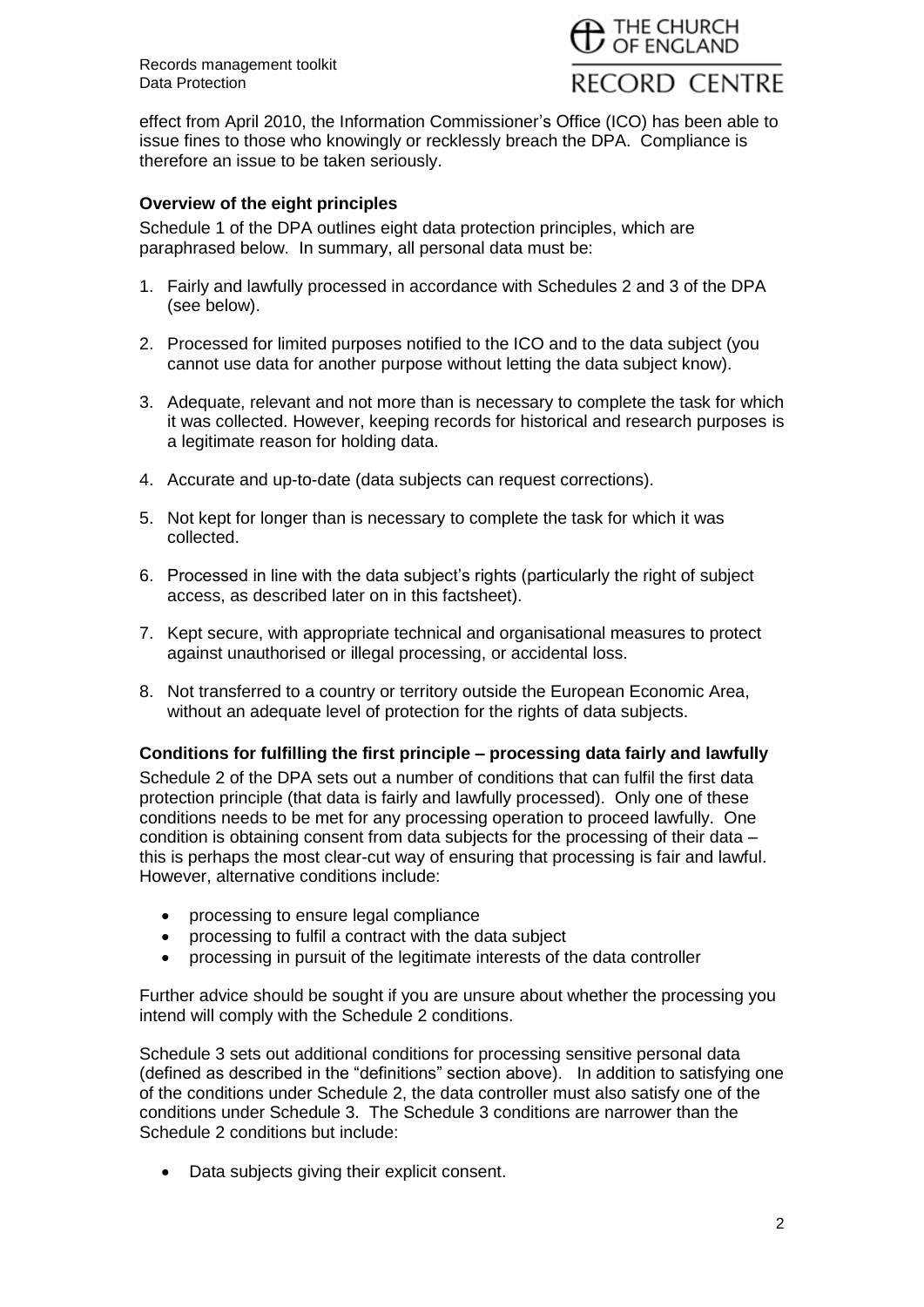

- Data processing carried out in the course of the legitimate activities by a body which exists for political, philosophical, religious or trade union purposes, and which is not established or conducted for profit.
- Data processing necessary for equal opportunities monitoring.

As a result of the pastoral nature of much of the Church of England's work, you may often need to process "sensitive personal data" (which, as noted in the "definitions" section above, includes data on religious beliefs). Where such data is processed routinely, further advice should be sought.

#### **How records management supports compliance with the eight principles**

Effective records management supports compliance with the eight data protection principals in several ways, including:

- The regular maintenance of electronic and paper filing systems ensures that data is kept up to date.
- Retention schedules ensure that data is kept for no longer than is necessary (the DPA should be borne in mind when drawing up retention schedules). Other factsheets in this series provide retention schedules for parishes, dioceses, bishops and cathedrals.
- A clear filing structure ensures that records are able to be retrieved in accordance with the data subject's rights for access (see below).
- Good records management involves keeping records secure through appropriate physical and technical measures (your filing structure should make reference to which files are confidential and any access restrictions in place).

A key point both for compliance with the DPA and for good records management is that you must know the purpose for which you are holding any information. This will determine how long you keep the information and how you manage it. Other factsheets give advice on looking after your paper and electronic records from the point of their creation to their eventual archiving or destruction. A full list of available factsheets is given at the end of this factsheet.

## **Notification under the DPA**

Under the DPA, data controllers that process personal data in an automated form are required to notify the Information Commissioner's Office (ICO), unless they are exempt. Failure to do so is a criminal offence. A data controller's entry in the ICO's Register of Data Controllers must be renewed annually, for a small fee (a larger fee is payable for certain organisations with 250 or more members of staff).

Exemptions are generally possible for:

- Data controllers who only process personal data for the following purposes: staff administration (including payroll); advertising, marketing and public relations (for their own business activity); accounts and records.<sup>1</sup>
- Some not-for-profit organisations.

The following Church of England bodies will usually be required to notify:

<sup>&</sup>lt;sup>1</sup> See "Notification exemptions: A self-assessment guide" on the Information Commissioner's website (www.ico.gov.uk).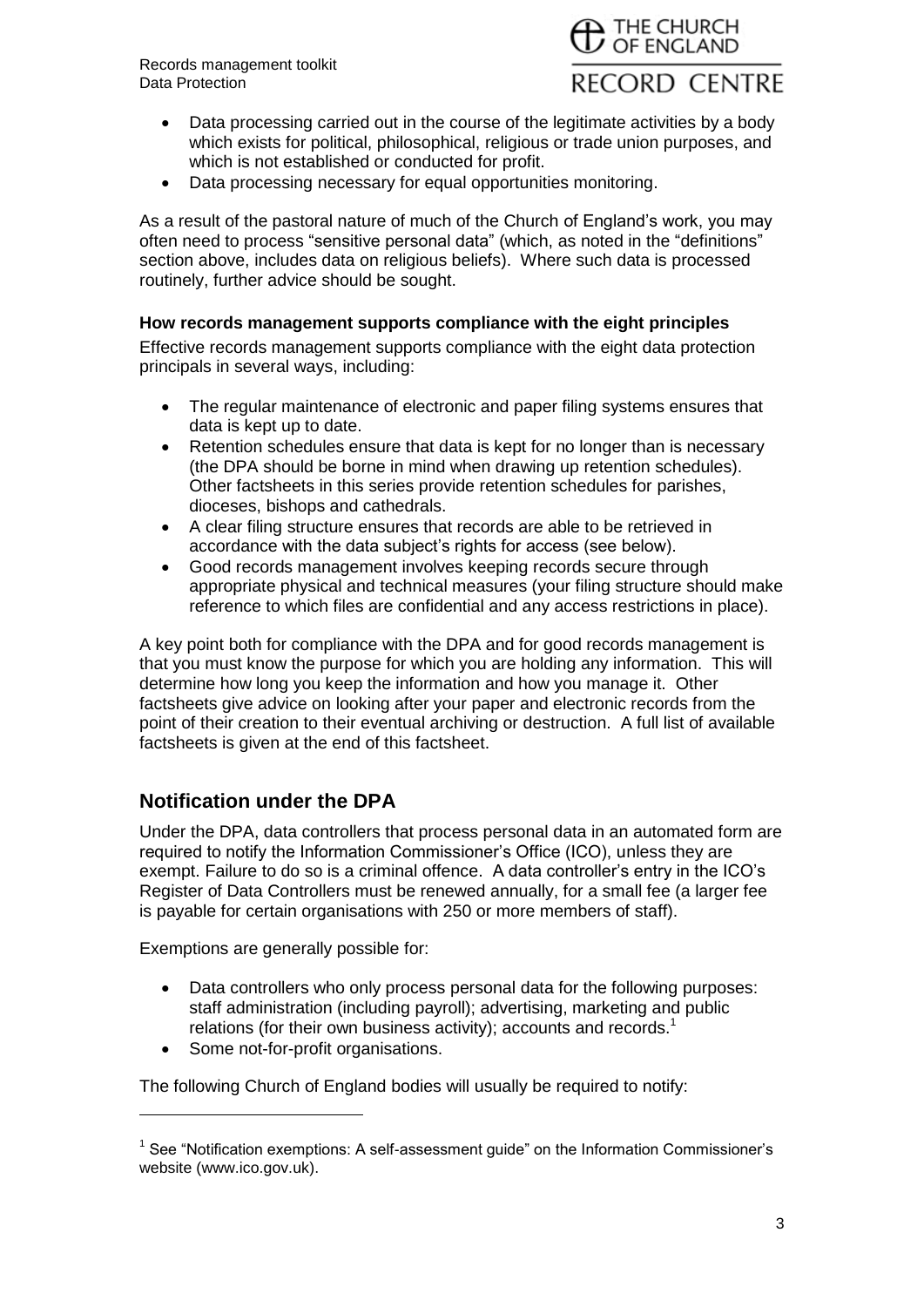Records management toolkit Data Protection



- Diocesan Boards of Finance and Boards of Education
- Bishops and Archbishops
- Deans and Chapters of cathedrals

For parishes, each incumbent and each Parochial Church Council (PCC) is considered to be a data controller, because each is a separate legal entity that processes personal data. Each needs to decide whether they need to notify. PCCs will generally be classed as not-for-profit organisations exempt from notification. Incumbents (or priests-in-charge) will, however, need to notify if records of pastoral care discussions are held on computer, assuming such records concern beliefs, relationships and opinions, as opposed to simply factual information such as dates of birth or baptism.

The process of notification involves completing the notification form available on the ICO website (www.ico.gov.uk) and then emailing the form to the ICO with the required fee (direct debits are also possible). The resulting register entry will show that data is processed for a number of purposes (most of which are standard ones prescribed by the ICO) and list the relevant data subjects (who the data is about) and data classes (the types of data processed) under each purpose. A data processing purpose used in many church contexts is "Pastoral Care" (this purpose should always be included in the notifications of bishops and incumbents).

## **Subject Access Requests**

The DPA also provides data subjects with important rights, including the right for individuals to find out what personal data is held about them on computer and in paper records in a "relevant filing system" (see "definitions" section above). Such a request for information is known as a Subject Access Request (SAR) and must be made in writing (though this can mean by email or fax, as well as by letter). You are also entitled to charge a fee of up to £10.

You must respond to a valid SAR and have 40 calendar days in which to do so. It is worth bearing in mind that if you choose to charge a fee, the 40 days only start when the fee is received.

Individuals generally use SARs to see a copy of the personal data held about them. However, case law suggests that rights under the DPA are limited to:

- a right to be informed whether personal data is being processed by or on behalf of that data controller
- if data is being processed, a right to be given a description of that data, the purposes of the processing and the recipients of any disclosure

The purpose of subject access is not to assist in the discovery of documents that might assist a person in litigation or complaints against third parties. Thus, strictly speaking, there is no obligation to provide copies of documents containing personal data, just the information which constitutes the personal data in the document. However, it is usually more straightforward to supply a copy of the document either in whole or in redacted form.

It should also be noted that to be "personal data" the data must be biographical in some significant sense (so more than just the mere mention of the individual in a document) and should have the individual as its focus. There is no obligation to provide data which is not "personal data" according to these definitions.